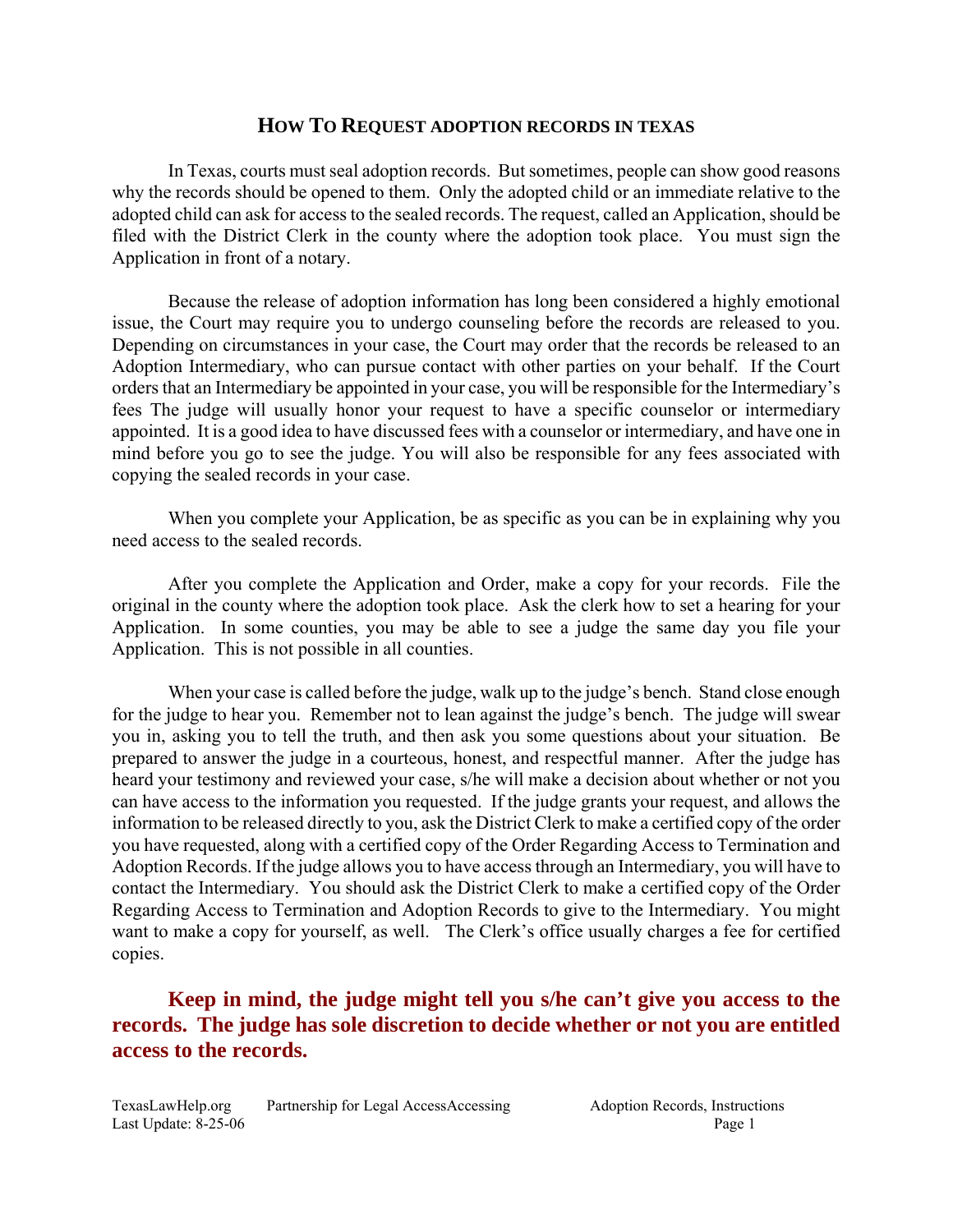|                                                                                                                                                                                                                                                                                                                                                                                                                                                                                                                                   | CAUSE NO. |                 |
|-----------------------------------------------------------------------------------------------------------------------------------------------------------------------------------------------------------------------------------------------------------------------------------------------------------------------------------------------------------------------------------------------------------------------------------------------------------------------------------------------------------------------------------|-----------|-----------------|
|                                                                                                                                                                                                                                                                                                                                                                                                                                                                                                                                   | IN THE    | <b>COURT OF</b> |
|                                                                                                                                                                                                                                                                                                                                                                                                                                                                                                                                   |           | COUNTY, TEXAS   |
| <b>EX PARTE</b>                                                                                                                                                                                                                                                                                                                                                                                                                                                                                                                   |           |                 |
| $\frac{1}{2}$<br>$\mathbf{1} \times \mathbf{2} \times \mathbf{3} \times \mathbf{4} \times \mathbf{5} \times \mathbf{6} \times \mathbf{7} \times \mathbf{8} \times \mathbf{8} \times \mathbf{9} \times \mathbf{1} \times \mathbf{1} \times \mathbf{1} \times \mathbf{1} \times \mathbf{1} \times \mathbf{1} \times \mathbf{1} \times \mathbf{1} \times \mathbf{1} \times \mathbf{1} \times \mathbf{1} \times \mathbf{1} \times \mathbf{1} \times \mathbf{1} \times \mathbf{1} \times \mathbf{1} \times \mathbf{1} \times \mathbf{$ |           |                 |

[PRINT adopted child's full name before adoption.] FOR ADOPTION OF A CHILD

# **APPLICATION FOR ACCESS TO TERMINATION AND ADOPTION RECORDS**

### 1. **APPLICANT INFORMATION**

| I am the Applicant.                                                                |                                                                                                                                |
|------------------------------------------------------------------------------------|--------------------------------------------------------------------------------------------------------------------------------|
|                                                                                    | My name is:<br>[List your current name and any other legal name you have used. Separate the names with a.k.a., also known as.] |
| My Date of Birth is:                                                               |                                                                                                                                |
|                                                                                    |                                                                                                                                |
|                                                                                    | Adopted child's name(s)<br>[List all names used by adopted child. Separate the names with a.k.a., also known as.]              |
| 2. RELATION TO ADOPTED CHILD [CHECK and complete the section that applies to you.] |                                                                                                                                |
| I am the ADULT ADOPTEE.                                                            |                                                                                                                                |
|                                                                                    |                                                                                                                                |
|                                                                                    |                                                                                                                                |
| I am the BIRTH PARENT.                                                             |                                                                                                                                |
| Adopted Child=s date of birth:                                                     |                                                                                                                                |
|                                                                                    | My name at the time of adoption:                                                                                               |
| TexasLawHelp.org Partnership for Legal Access<br>Last Update: 8-25-06              | Accessing Adoption Records, Application & Order<br>Page 1 of 8                                                                 |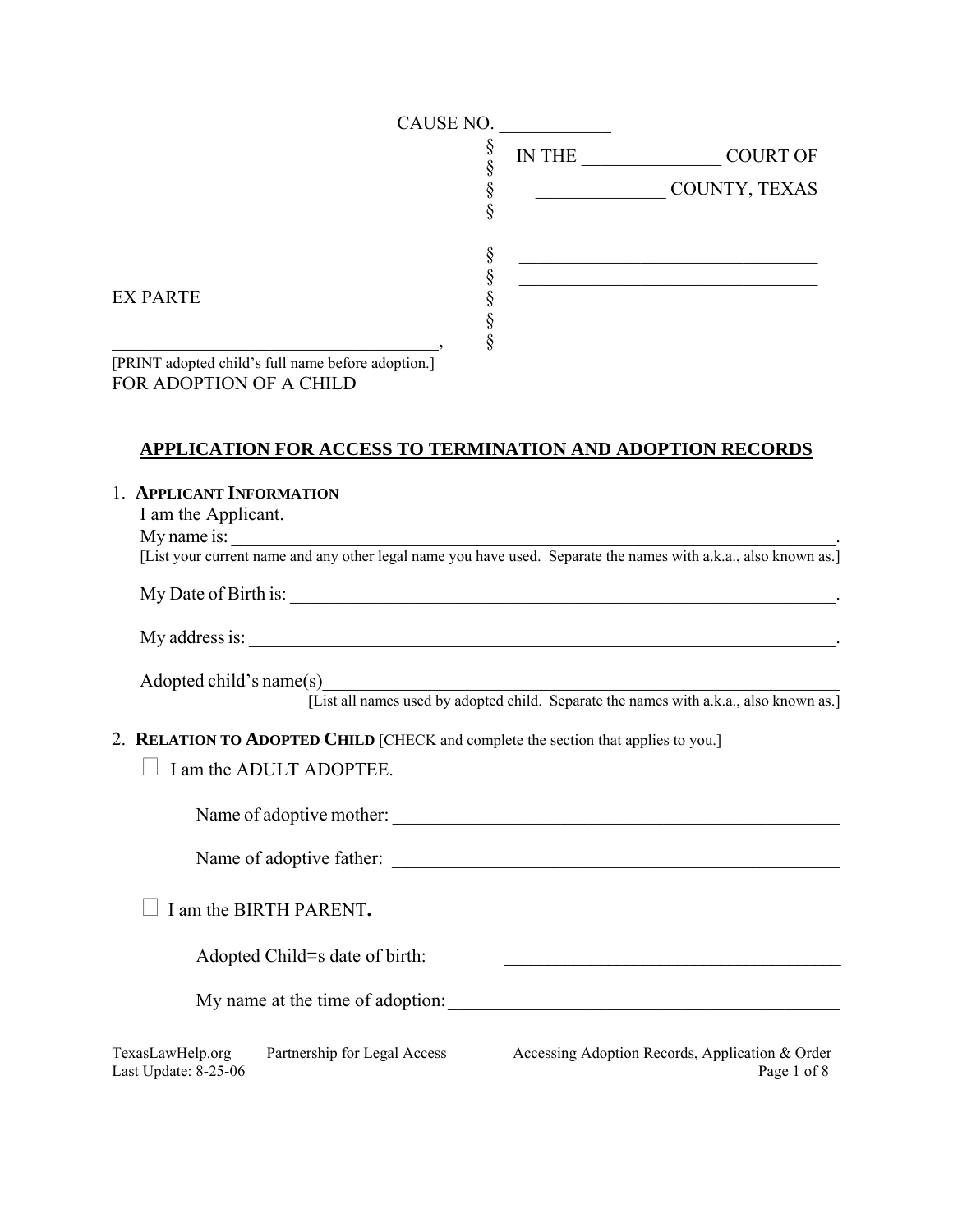|                | Names of all birth children<br>Child's name | Sex | Date of Birth                                               | Place of Birth                                                                                                         |  |
|----------------|---------------------------------------------|-----|-------------------------------------------------------------|------------------------------------------------------------------------------------------------------------------------|--|
| $\mathbf 1$    |                                             |     |                                                             |                                                                                                                        |  |
| $\overline{2}$ |                                             |     |                                                             |                                                                                                                        |  |
| 3              |                                             |     |                                                             | <u> 1980 - Johann Barn, mars ann an t-Amhain Aonaichte ann an t-Amhain Aonaichte ann an t-Amhain Aonaichte ann an</u>  |  |
| $\overline{4}$ |                                             |     |                                                             | <u> 1989 - Johann Stoff, deutscher Stoffen und der Stoffen und der Stoffen und der Stoffen und der Stoffen und der</u> |  |
| 5<br>6         |                                             |     |                                                             | <u> 1980 - Andrea Station Barbara, amerikan personal (h. 1980)</u>                                                     |  |
|                | I am the adopted child's SIBLING.           |     |                                                             |                                                                                                                        |  |
|                |                                             |     |                                                             | Name of adopted sibling:                                                                                               |  |
|                | Name of adopted sibling prior to adoption:  |     |                                                             |                                                                                                                        |  |
|                | Name(s) of shared siblings:                 |     |                                                             |                                                                                                                        |  |
|                |                                             |     |                                                             |                                                                                                                        |  |
|                |                                             |     |                                                             |                                                                                                                        |  |
|                |                                             |     |                                                             |                                                                                                                        |  |
|                |                                             |     |                                                             |                                                                                                                        |  |
|                |                                             |     |                                                             |                                                                                                                        |  |
|                | Birth parent's address:                     |     |                                                             |                                                                                                                        |  |
|                |                                             |     |                                                             | If deceased, date of birth parent's death:                                                                             |  |
|                |                                             |     | Why do you believe that you have a sibling who was adopted: |                                                                                                                        |  |
|                |                                             |     |                                                             |                                                                                                                        |  |
|                |                                             |     |                                                             |                                                                                                                        |  |
|                |                                             |     |                                                             |                                                                                                                        |  |
|                |                                             |     |                                                             |                                                                                                                        |  |
|                |                                             |     |                                                             |                                                                                                                        |  |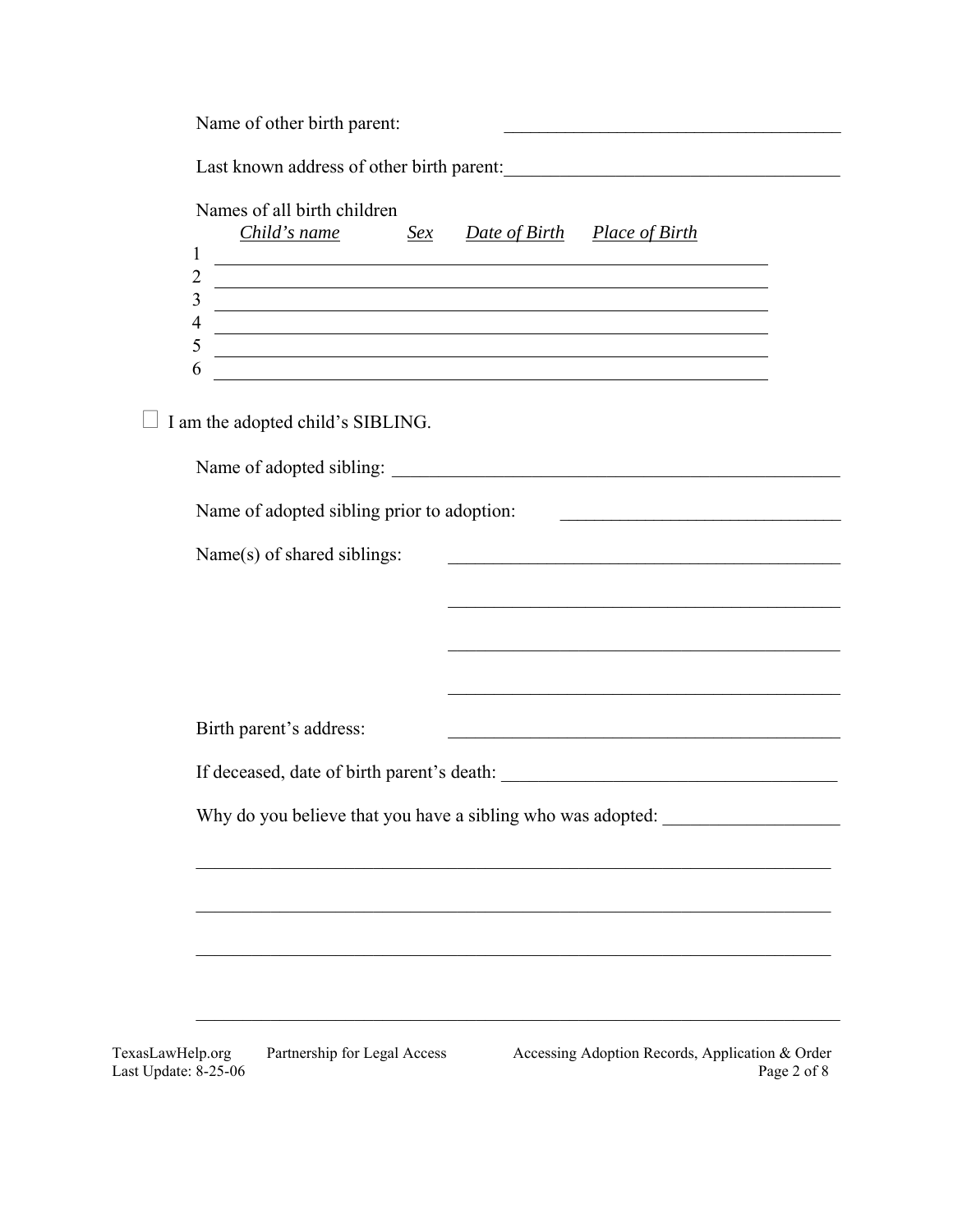| List any documentation you know of that confirms your adopted sibling's existence and<br>identity.                                           |
|----------------------------------------------------------------------------------------------------------------------------------------------|
|                                                                                                                                              |
|                                                                                                                                              |
|                                                                                                                                              |
|                                                                                                                                              |
|                                                                                                                                              |
| I am the ADOPTIVE PARENT.                                                                                                                    |
|                                                                                                                                              |
| Adopted child's age:                                                                                                                         |
|                                                                                                                                              |
| I am the ADULT CHILD OF A DECEASED ADOPTEE:                                                                                                  |
|                                                                                                                                              |
| the control of the control of the control of the control of the control of<br>[PRINT the first and last name of each name the adoptee used.] |
|                                                                                                                                              |
|                                                                                                                                              |
| 3. REQUIRED ACTIONS                                                                                                                          |

I am seeking to access information contained in the court files of this county. The information I seek pertains to the termination and adoption indicated on this application as well as the original birth certificate from the Texas Department of Health. I authorize the District Clerk of this county to research, review and release the information I seek.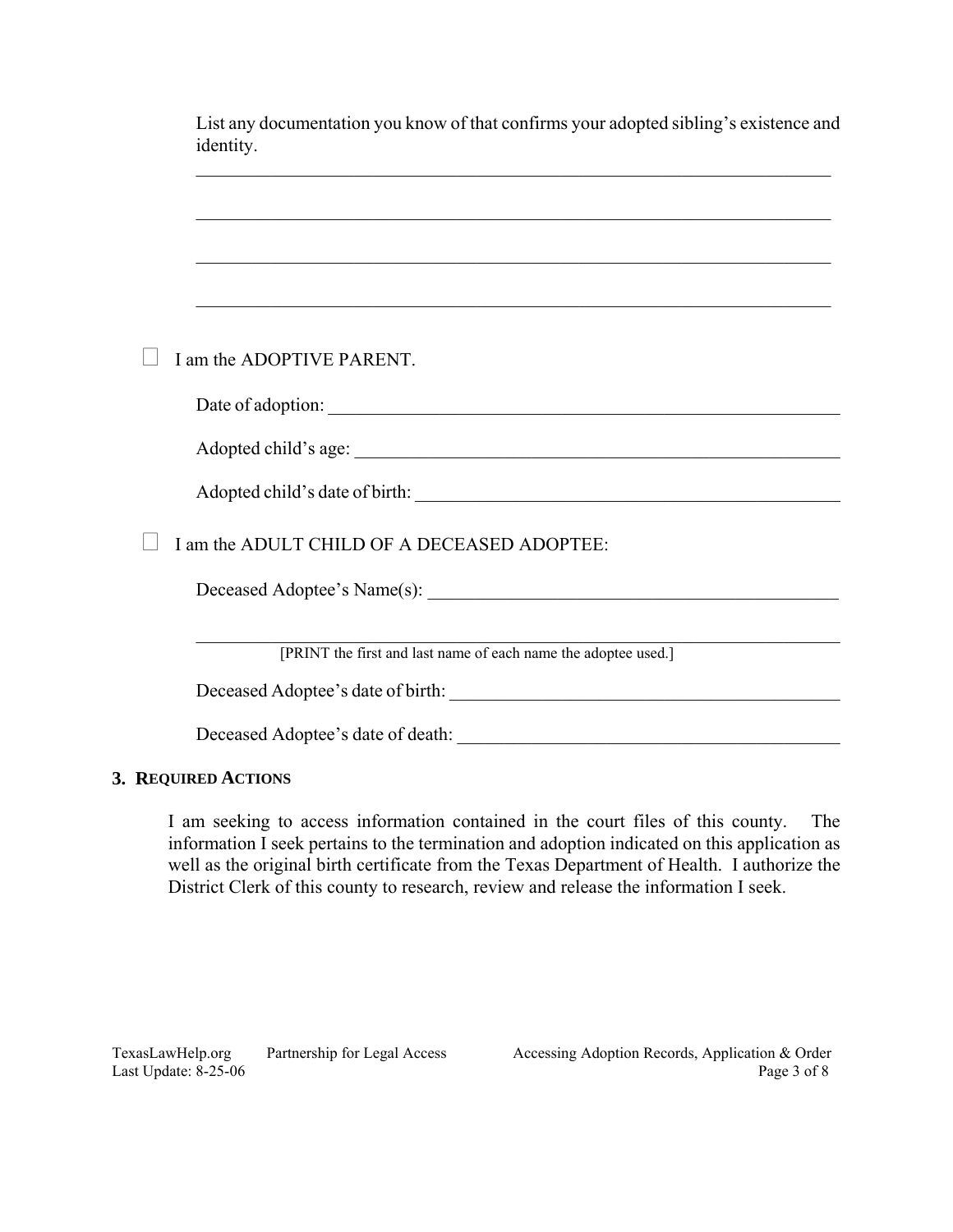[Put your initials by each statement that applies. Each blank MUST be initialed and complied with before the court will consider your application.]

- \_\_\_\_\_\_ I have attached a copy of my current photo identification to this application**.** I have attached a copy of my birth certificate to this application. I understand that the Court strongly suggests that I complete an hour of counseling with an experienced adoption professional before copies of my records and information are released to me. I understand that I am responsible for the payment of fees for the postadoption counseling which may be required. I understand that I am responsible for the fees associated with the research of my file regardless of how much information is released to me. I understand that the Court may require an adoption intermediary to be appointed in order to determine if the other parties affected by my search are open to contact at this time. I understand that I would be responsible for the payment of the fees for the adoption intermediary=s time.
- **4. COUNSELING** [CHECK ONE.]
	- $\Box$  I have received counseling prior to submitting this request to the Court.

| Counselor's name:    |  |  |
|----------------------|--|--|
|                      |  |  |
| Counselor's address: |  |  |

| Counselor's telephone: |
|------------------------|
|------------------------|

I have received a total of hours of counseling from the counselor.

 $\Box$  I have not received counseling. I would ask that  $\Box$ appointed as a counselor for me.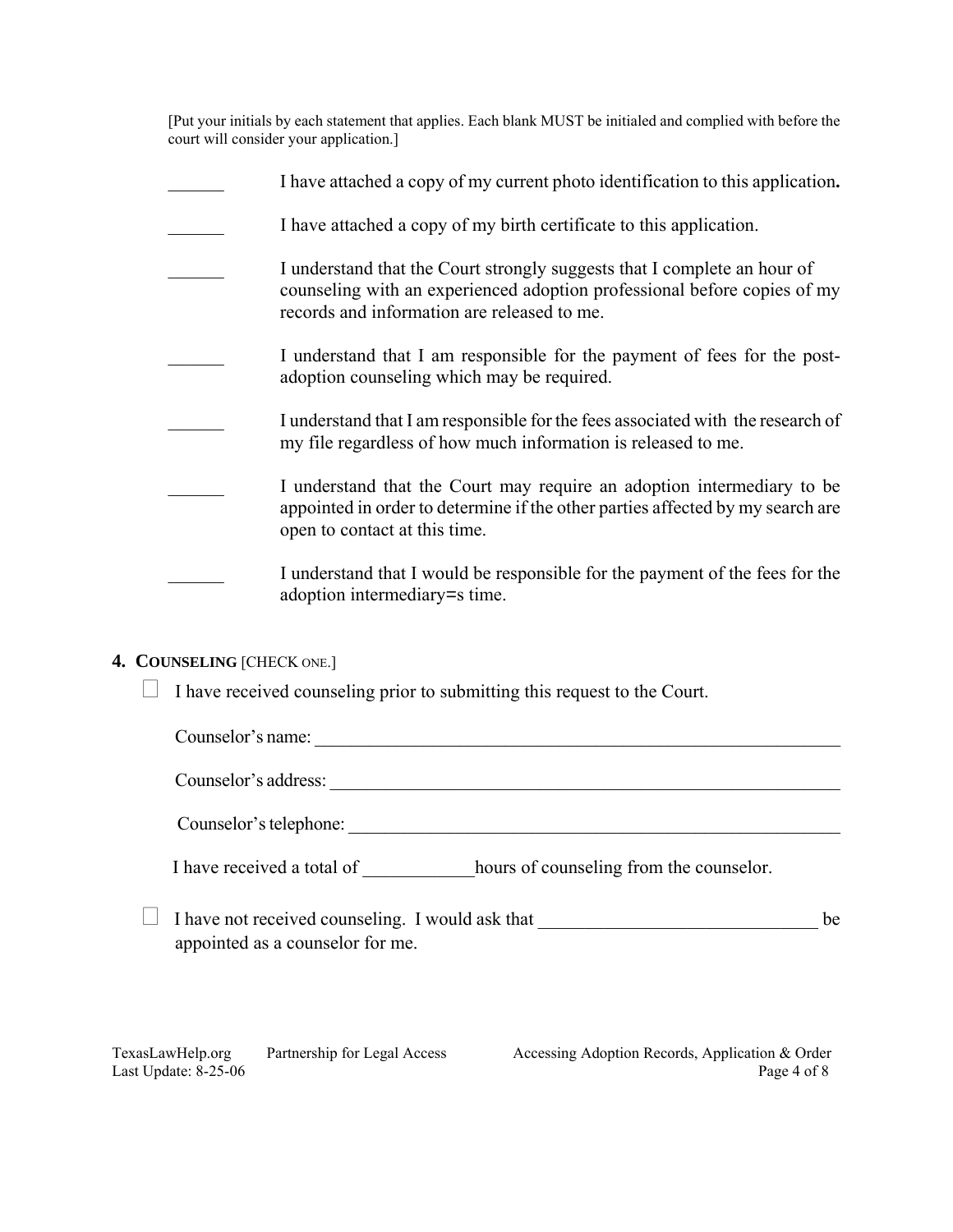#### 5. **REASON FOR REQUEST**

I ask the court to release the information from the described adoption and termination

\_\_\_\_\_\_\_\_\_\_\_\_\_\_\_\_\_\_\_\_\_\_\_\_\_\_\_\_\_\_\_\_\_\_\_\_\_\_\_\_\_\_\_\_\_\_\_\_\_\_\_\_\_\_\_\_\_\_\_\_\_\_\_\_\_\_\_\_\_\_\_\_\_

\_\_\_\_\_\_\_\_\_\_\_\_\_\_\_\_\_\_\_\_\_\_\_\_\_\_\_\_\_\_\_\_\_\_\_\_\_\_\_\_\_\_\_\_\_\_\_\_\_\_\_\_\_\_\_\_\_\_\_\_\_\_\_\_\_\_\_\_\_\_\_\_\_\_\_

 $\_$ 

\_\_\_\_\_\_\_\_\_\_\_\_\_\_\_\_\_\_\_\_\_\_\_\_\_\_\_\_\_\_\_\_\_\_\_\_\_\_\_\_\_\_\_\_\_\_\_\_\_\_\_\_\_\_\_\_\_\_\_\_\_\_\_\_\_\_\_\_\_\_\_\_\_.

 $\frac{1}{2}$  ,  $\frac{1}{2}$  ,  $\frac{1}{2}$  ,  $\frac{1}{2}$  ,  $\frac{1}{2}$  ,  $\frac{1}{2}$  ,  $\frac{1}{2}$  ,  $\frac{1}{2}$  ,  $\frac{1}{2}$  ,  $\frac{1}{2}$  ,  $\frac{1}{2}$  ,  $\frac{1}{2}$  ,  $\frac{1}{2}$  ,  $\frac{1}{2}$  ,  $\frac{1}{2}$  ,  $\frac{1}{2}$  ,  $\frac{1}{2}$  ,  $\frac{1}{2}$  ,  $\frac{1$ 

proceedings to me because

I swear and affirm that the information contained in this Application is true and correct to the best of my knowledge.

> Applicant [DO NOT sign this document until you are in front of a notary.]

SIGNED UNDER OATH before me on \_\_\_\_\_\_\_\_\_\_\_\_\_\_\_\_\_\_\_\_\_\_\_\_\_\_\_\_\_\_\_\_\_\_\_\_\_\_\_\_\_.

[PRINT date.]

Notary Public, State of Texas

 $\overline{\phantom{a}}$  , and the set of the set of the set of the set of the set of the set of the set of the set of the set of the set of the set of the set of the set of the set of the set of the set of the set of the set of the s

TexasLawHelp.org Partnership for Legal Access Accessing Adoption Records, Application & Order<br>Last Update: 8-25-06 Page 5 of 8 Last Update:  $8-25-06$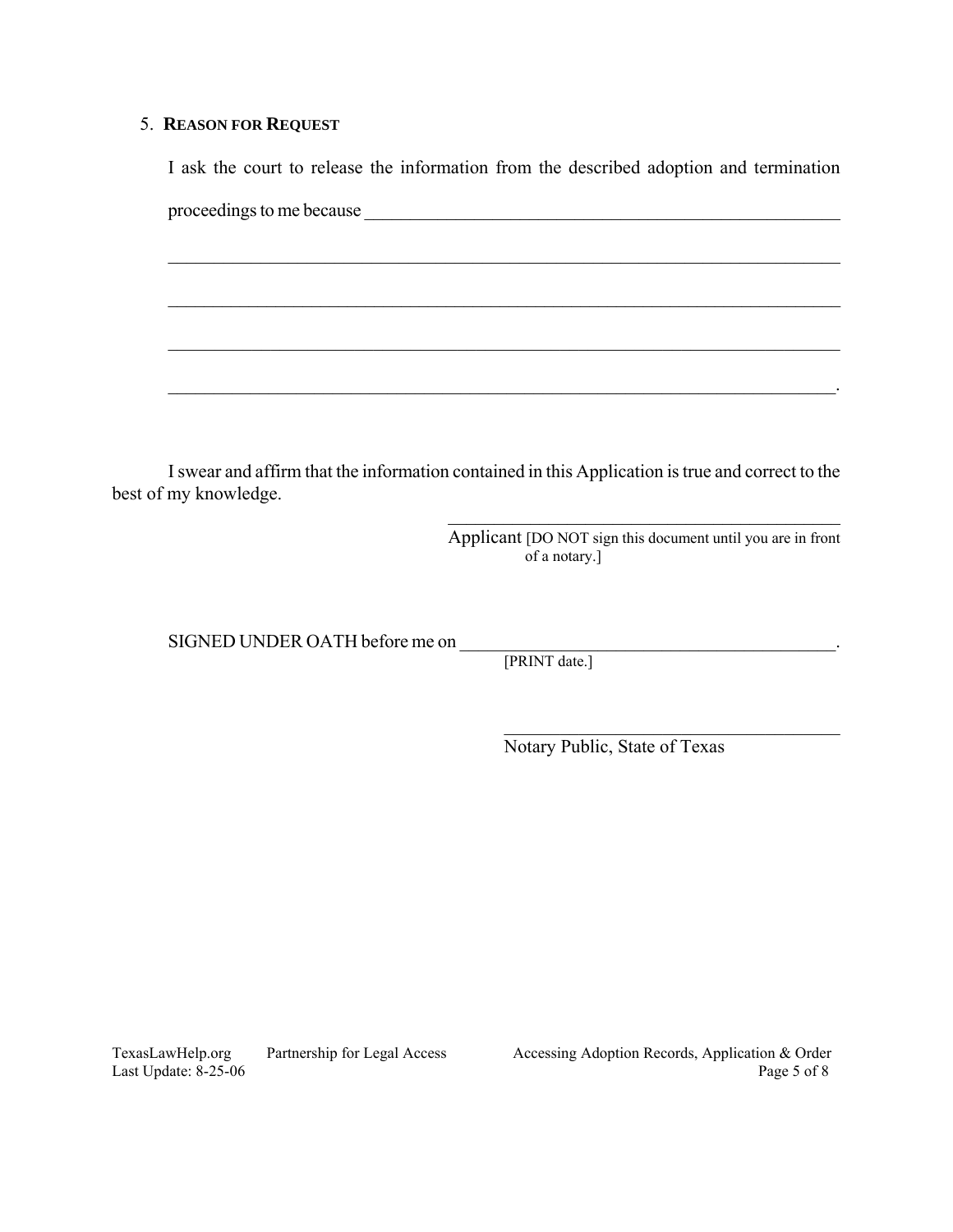|                                                    | CAUSE NO. |        |                 |
|----------------------------------------------------|-----------|--------|-----------------|
|                                                    |           | IN THE | <b>COURT OF</b> |
|                                                    |           |        | COUNTY, TEXAS   |
| <b>EX PARTE</b>                                    |           |        |                 |
| [PRINT adopted child's full name before adoption.] |           |        |                 |

FOR ADOPTION OF A CHILD

# **ORDER REGARDING ACCESS TO TERMINATION AND ADOPTION RECORDS**

#### **1. The Applicant.**

Today, this Court considered the Application for Access to the Adoption and Termination Records filed

by:

| Applicant:               |        |
|--------------------------|--------|
| Driver=s License Number: | State: |
| Social Security Number:  |        |

# **2. The Adoption.**

| 2. тистиорион.<br>The adopted child's: |        |
|----------------------------------------|--------|
| Place of birth is:                     |        |
|                                        | state. |
|                                        |        |
| The Birth Mother's name is:            |        |
|                                        |        |
| The Adoptive Mother's name is:         |        |
| The Adoptive Father's name is:         |        |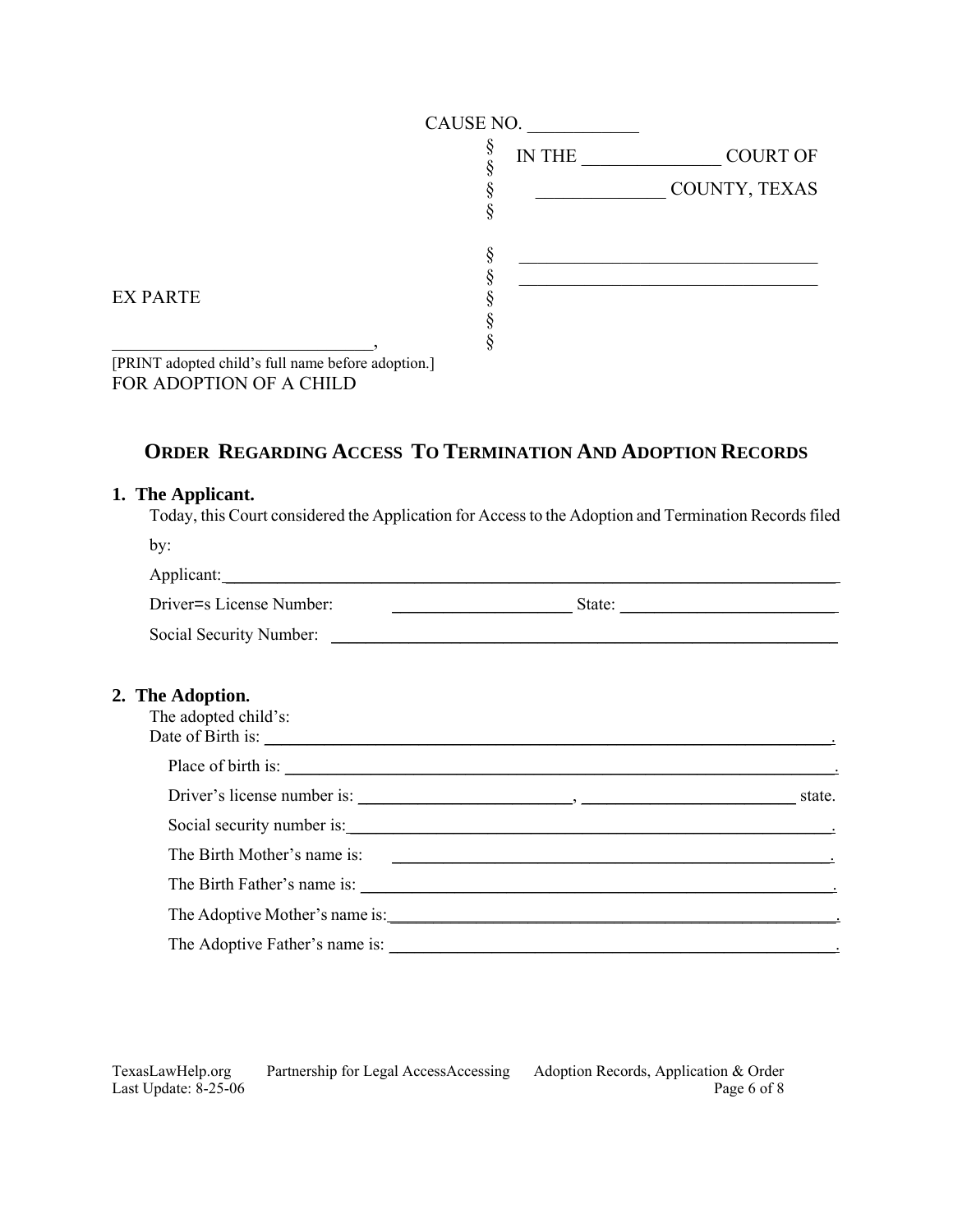|                | <b>3. Findings</b> [To be completed by the Court.]<br>Counseling                                                                                                                                                                                                                                                                                                                                           |
|----------------|------------------------------------------------------------------------------------------------------------------------------------------------------------------------------------------------------------------------------------------------------------------------------------------------------------------------------------------------------------------------------------------------------------|
|                | The Court finds the Applicant received sufficient counseling for access to records.                                                                                                                                                                                                                                                                                                                        |
|                | The Court finds that the Applicant has not had sufficient counseling.<br>The Court ORDERS that the Applicant have ___________________hours of counseling with                                                                                                                                                                                                                                              |
|                | [PRINT name of counselor.]<br>before receiving access to the information requested.                                                                                                                                                                                                                                                                                                                        |
|                | <b>Intermediary</b>                                                                                                                                                                                                                                                                                                                                                                                        |
|                | The Court finds that an Intermediary is not necessary in this case.                                                                                                                                                                                                                                                                                                                                        |
|                | The Court finds that an Intermediary is necessary in this case. The Court appoints<br>as the Intermediary in this case and ORDERS that                                                                                                                                                                                                                                                                     |
|                | [PRINT name of intermediary.]<br>the Applicant pay all fees associated with the Intermediary.                                                                                                                                                                                                                                                                                                              |
|                | <b>Access</b>                                                                                                                                                                                                                                                                                                                                                                                              |
|                | The Court finds the Applicant has shown good cause to have access to the records. It is<br>ORDERED, that the below named <i>records be released to the Applicant</i> , upon the<br>completion of ALL conditions precedent set by this Order.                                                                                                                                                               |
| $\blacksquare$ | The Court finds the Applicant has shown good cause to have access to the records. It is<br>ORDERED that the below named <i>records be released to the Applicant through the</i><br>Adoption Intermediary appointed by the Court upon completion of ALL conditions<br>precedent set by this Order.                                                                                                          |
|                | The Court finds that good cause does not exist to allow Applicant access to the records.                                                                                                                                                                                                                                                                                                                   |
|                | <b>Information</b>                                                                                                                                                                                                                                                                                                                                                                                         |
|                | It is ORDERED that the DISTRICT CLERK of this county unseal any and all files it<br>information<br>biological<br>about<br>the<br>maintains<br>containing<br>parents<br>of<br>(name of adopted child) and                                                                                                                                                                                                   |
|                | (adoptive mother) and                                                                                                                                                                                                                                                                                                                                                                                      |
|                | (adoptive father). And that the<br>DISTRICT CLERK of this county shall give full access to said files to the Applicant or the<br>Applicant's Intermediary, as ordered above. It is ORDERED that the DISTRICT CLERK of<br>this county shall provide unedited copies of everything contained in those files to the<br>Applicant or the Intermediary, as ordered above, upon the payment of appropriate fees. |
|                | It is ORDERED that the BUREAU OF VITAL STATISTICS, TEXAS DEPARTMENT OF<br>TexasLawHelp.org Partnership for Legal AccessAccessing Adoption Records. Application & Order                                                                                                                                                                                                                                     |

TexasLawHelp.org Partnership for Legal AccessAccessing Adoption Records, Application & Order Last Update: 8-25-06 Page 7 of 8